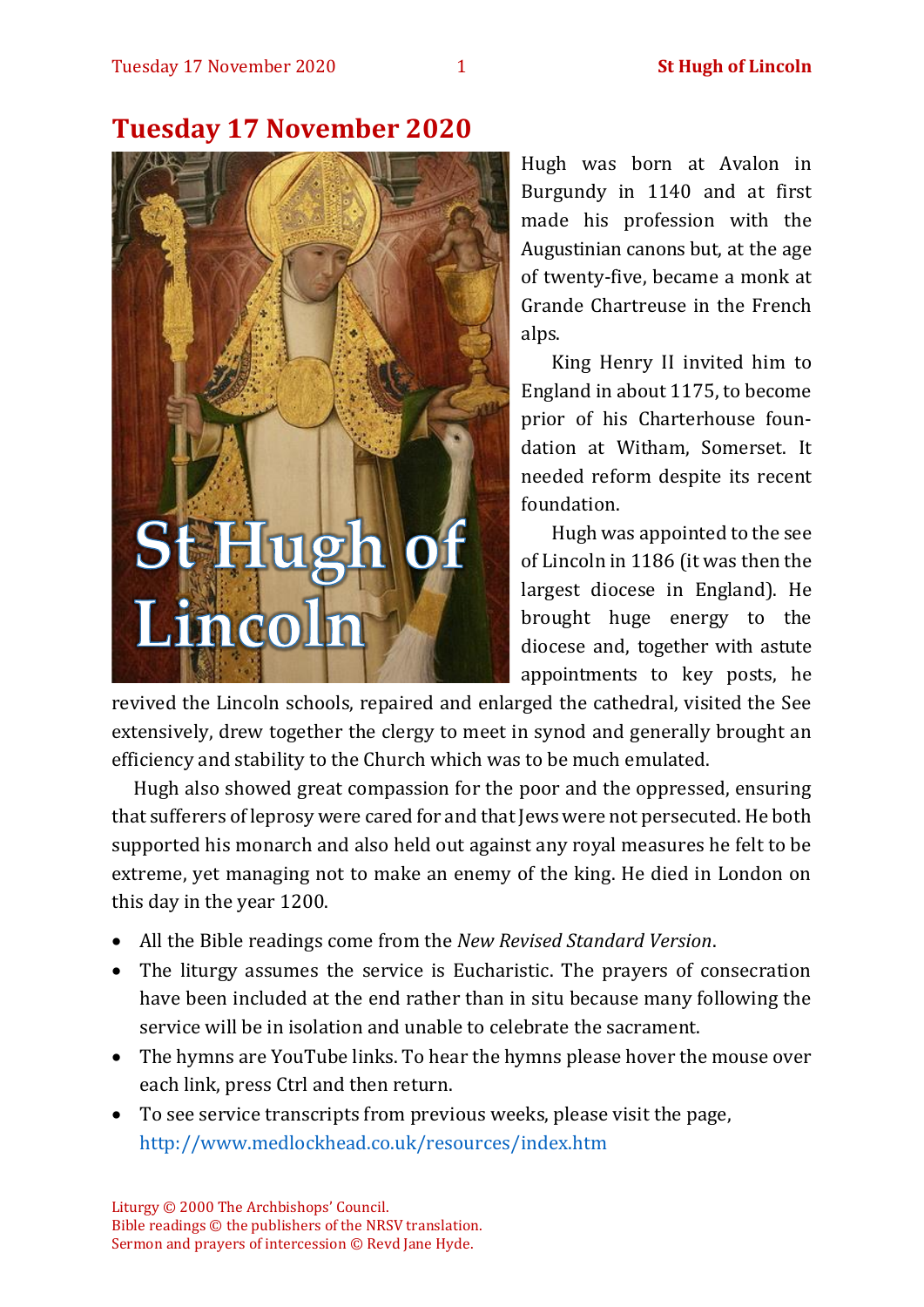# **Introduction and welcome**

HYMN 1 **[All creatures of our God and King](https://www.youtube.com/watch?v=0d3gO6qDLNA)** (click on this link to hear the hymn)

# **The Welcome**

In the name of the Father, and of the Son, and of the Holy Spirit

All **Amen.**

The Lord be with you

All **And also with you.**

# **The Preparation**

All **Almighty God,**

**to whom all hearts are open, all desires known, and from whom no secrets are hidden: cleanse the thoughts of our hearts by the inspiration of your Holy Spirit, that we may perfectly love you, and worthily magnify your holy name; through Christ our Lord. Amen.**

Our Lord Jesus Christ said:

The first commandment is this: 'Hear, O Israel, the Lord our God is the only Lord. You shall love the Lord your God with all your heart, with all your soul, with all your mind, and with all your strength.'

And the second is this: 'Love your neighbour as yourself.' There is no other commandment greater than these. On these two commandments hang all the law and the prophets.

#### All **Amen. Lord, have mercy.**

Christ calls us to share the heavenly banquet of his love with all the saints in earth and heaven. Therefore, knowing our unworthiness and sin, let us confess our sins in penitence and faith, firmly resolved to keep God's commandments and to live in love and peace with all.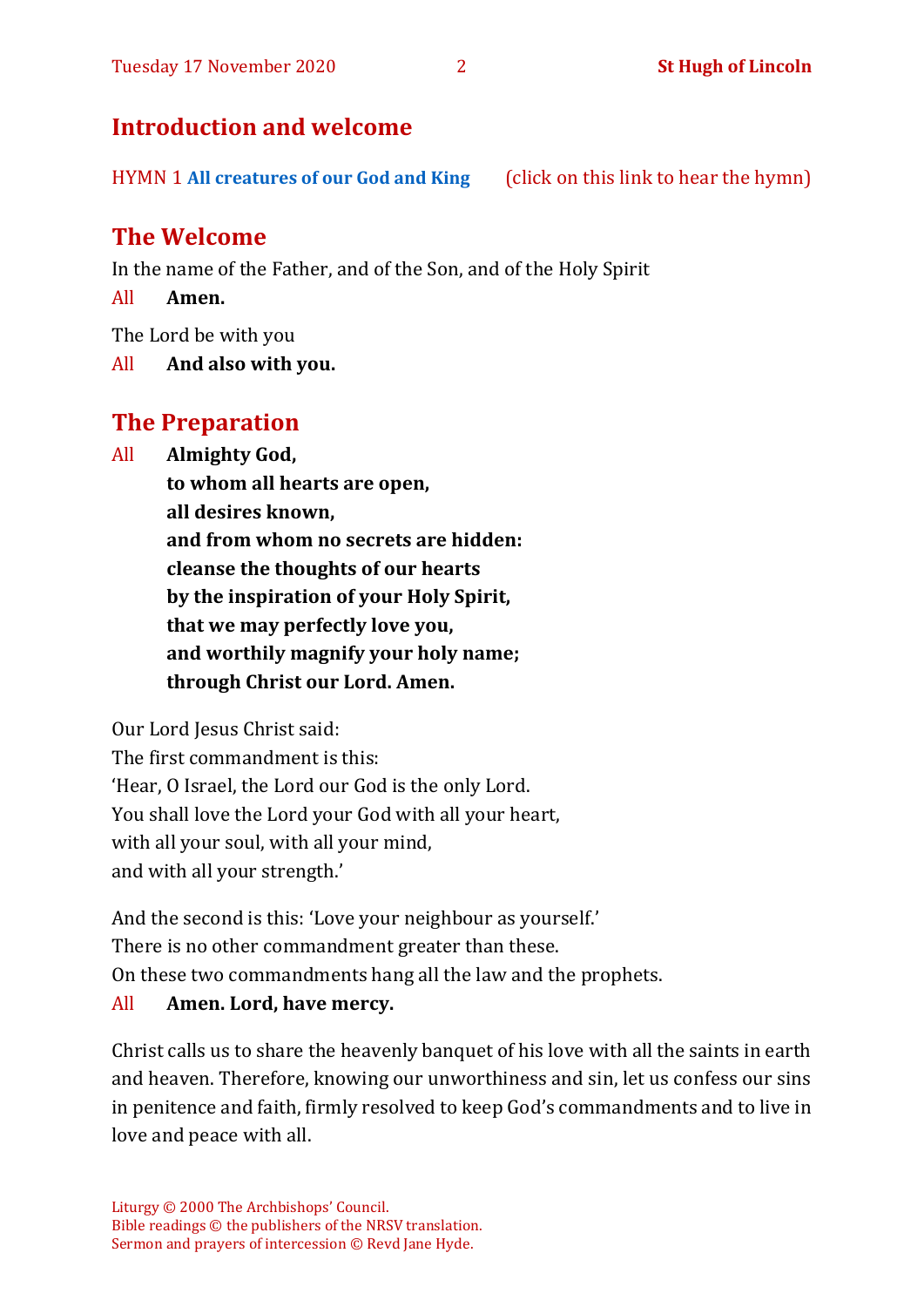All **Almighty God, our heavenly Father, we have sinned against you and against our neighbour in thought and word and deed, through negligence, through weakness, through our own deliberate fault. We are truly sorry and repent of all our sins. For the sake of your Son Jesus Christ, who died for us, forgive us all that is past and grant that we may serve you in newness of life to the glory of your name. Amen.**

Almighty God,

who forgives all who truly repent, have mercy upon you, pardon and deliver you from all your sins, confirm and strengthen you in all goodness, and keep you in life eternal; through Jesus Christ our Lord. All **Amen.**

# **The Gloria**

This Gloria is sung to the tune of 'Cwm Rhondda'. Click **[here](about:blank)** for the tune.

All **Glory be to God in Heaven, Songs of joy and peace we bring, Thankful hearts and voices raising, To creation's Lord we sing. Lord we thank you, Lord we praise you, Glory be to God our King: Glory be to God our King. Lamb of God, who on our shoulders, Bore the load of this world's sin; Only Son of God the Father, You have brought us peace within.**

Liturgy © 2000 The Archbishops' Council. Bible readings © the publishers of the NRSV translation. Sermon and prayers of intercession © Revd Jane Hyde.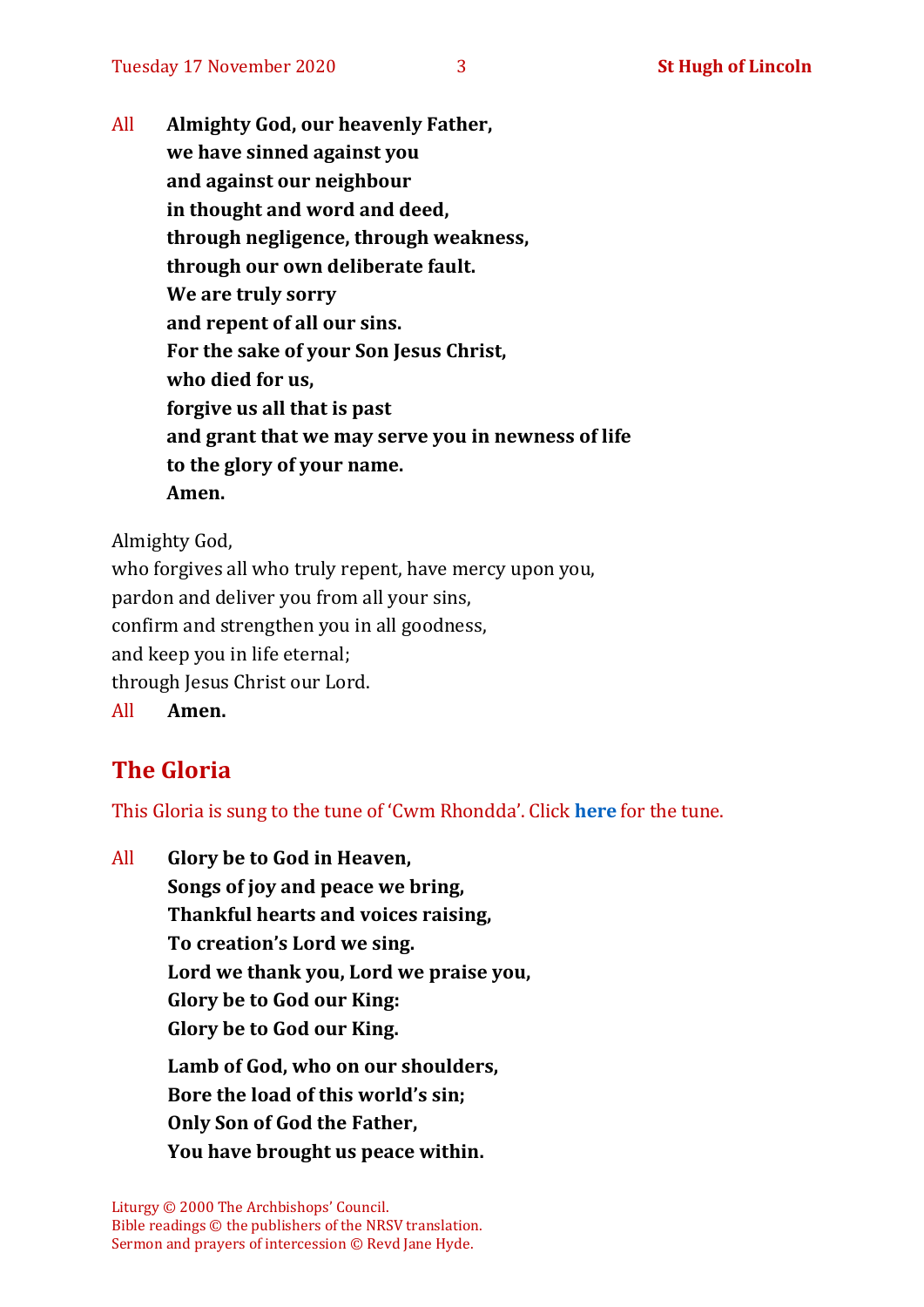**Lord, have mercy, Christ have mercy, Now your glorious reign begin: Now your glorious reign begin.**

**You O Son of God are Holy, You we praise with one accord. None in heav'n or earth is like you, Only you are Christ the Lord. With the Father and the Spirit, Ever worshipped and adored: Ever worshipped and adored.**

# **The Collect for St Hugh**

O God, who endowed your servant Hugh with a wise and cheerful boldness and taught him to commend to earthly rulers the discipline of a holy life: give us grace like him to be bold in the service of the gospel, putting our confidence in Christ alone, who is alive and reigns with you,

in the unity of the Holy Spirit, one God, now and for ever.

All **Amen.**

# **First reading**

A reading from the book of the Prophet Micah

With what shall I come before the Lord, and bow myself before God on high? Shall I come before him with burnt offerings, with calves a year old? Will the Lord be pleased with thousands of rams, with ten thousands of rivers of oil? Shall I give my firstborn for my transgression, the fruit of my body for the sin of my soul? He has told you, O mortal, what is good; and what does the Lord require of you but to do justice, and to love kindness, and to walk humbly with your God? *Micah 6.6–8*

This is the Word of the Lord

#### All **Thanks be to God.**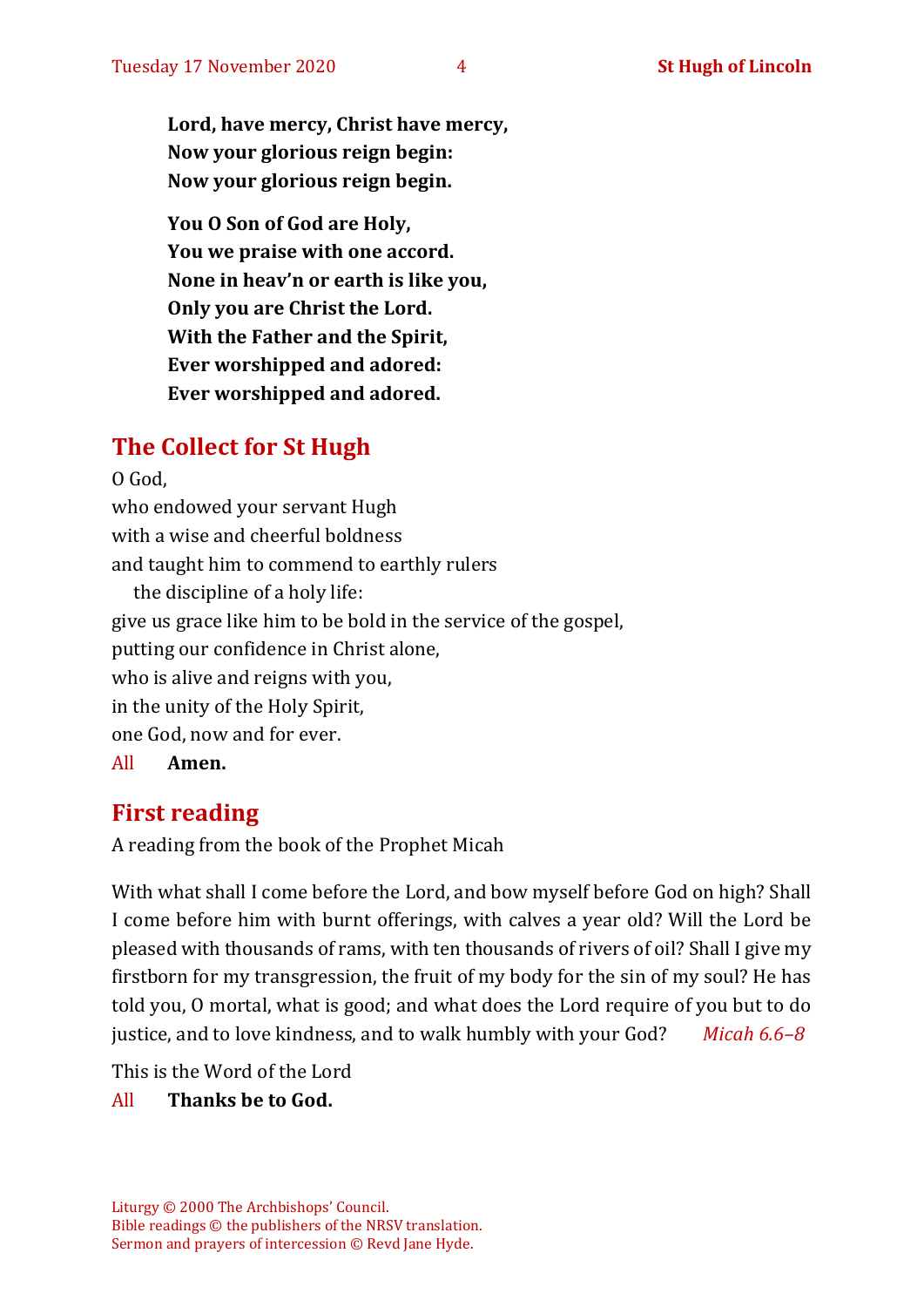# **Second reading**

A reading from St Paul's First Letter to Timothy

As for you, man of God, shun all this; pursue righteousness, godliness, faith, love, endurance, gentleness. Fight the good fight of the faith; take hold of the eternal life, to which you were called and for which you made the good confession in the presence of many witnesses. In the presence of God, who gives life to all things, and of Christ Jesus, who in his testimony before Pontius Pilate made the good confession, I charge you to keep the commandment without spot or blame until the manifestation of our Lord Jesus Christ, which he will bring about at the right time —he who is the blessèd and only Sovereign, the King of kings and Lord of lords. It is he alone who has immortality and dwells in unapproachable light, whom no one has ever seen or can see; to him be honour and eternal dominion. Amen. *1 Timothy 6:11–16*

This is the Word of the Lord All **Thanks be to God.**

HYMN 2 **[Magnificat](https://www.youtube.com/watch?v=SLUZM3nJ4sg)** (click on this link to hear the hymn)

# **Gospel reading**

Hear the Gospel of our Lord Jesus Christ according to Luke

#### All **Glory to you O Lord.**

When the days drew near for him to be taken up, he set his face to go to Jerusalem. And he sent messengers ahead of him. On their way they entered a village of the Samaritans to make ready for him; but they did not receive him, because his face was set toward Jerusalem. When his disciples James and John saw it, they said, 'Lord, do you want us to command fire to come down from heaven and consume them?' But he turned and rebuked them. Then they went on to another village. *Luke 9:51–56*

This is the Gospel of the Lord

All **Praise to you O Christ.** 

# **Sermon**

In today's Gospel we find that Jesus is journeying from Galilee towards Jerusalem to face and accept what awaits him at Golgotha. As he travels through the countryside, he sends the disciples before him into a Samaritan village to 'make ready for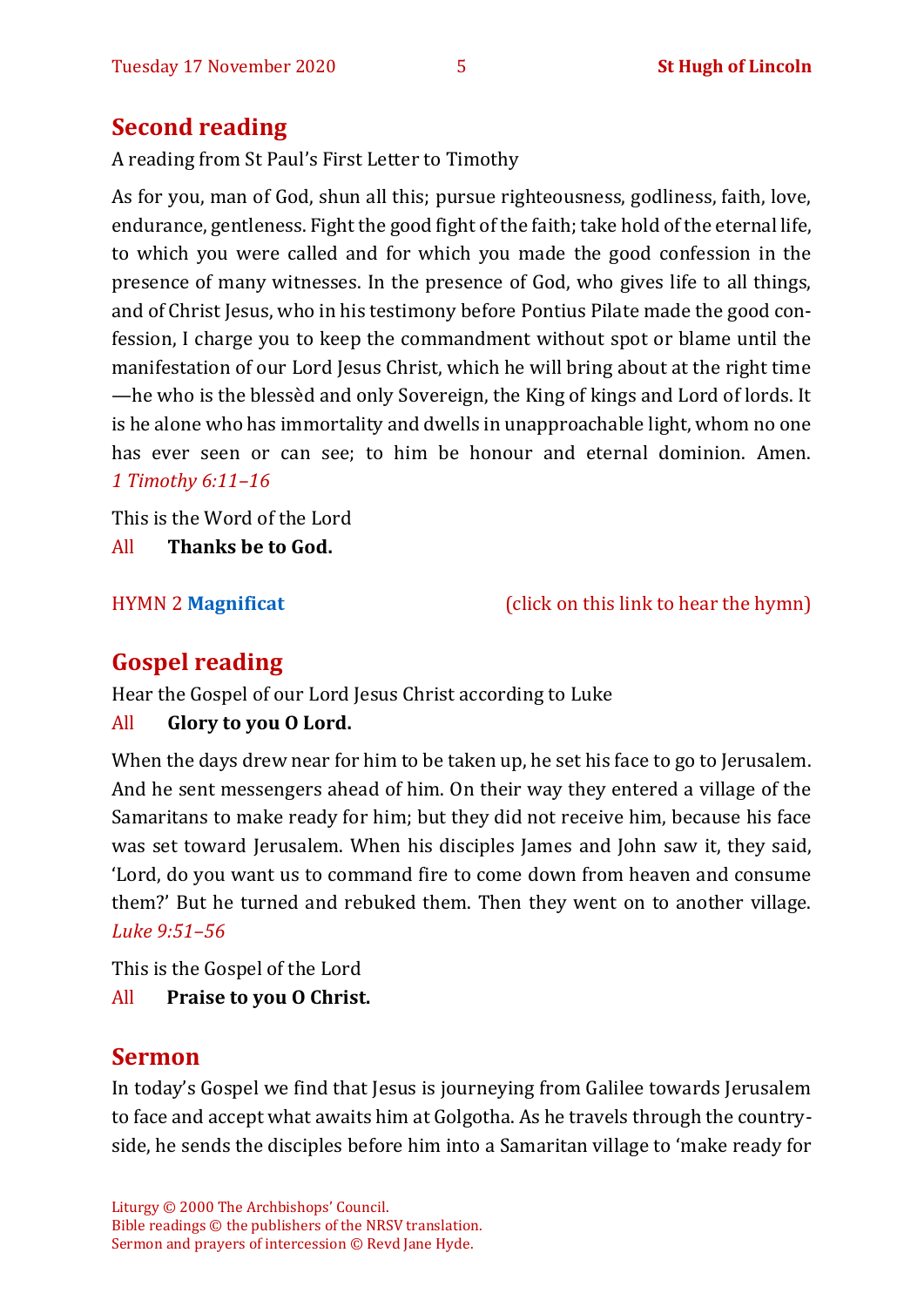him' but, as there is ancient mutual enmity between the Jews and the Samaritans, they find that no welcome awaits them. The disciples want to evoke catastrophic revenge for such a rejection of their master, but Jesus says 'No!' The disciples know the great power they have access to, but have not understood that using such power is un-Godly and far removed from the way of their master.

So we have to reflect—have things changed in the modern era? Are we any more tolerant of people who are not like us, just over two thousand years later? The signs are that the answer is—not much! We still live in a world where division, hatred and violence are ways in which humankind respond to those who are different.

And it was the same in twelfth-century England, as we are reminded as we commemorate the life of Hugh of Lincoln, a remarkable monk and Bishop. One of the notable features of his life and ministry in Lincoln was his protection of the Jews, a people feared and hated, who lived in major cities and centre of commerce.

That hatred was to rear its ugly head in Lincoln a mere fifty years after Hugh's death when Jews, gathered in the city to celebrate a wedding, were blamed for the brutal murder of another 'Hugh', a boy of about twelve, who it was believed was the victim of human sacrifice. In all, nearly twenty Jews were tortured and executed for a crime that they did not commit, but such was the anti-Jewish feeling, (which even extended to the King) that a 'scapegoat' had to be found to absorb all the fear and hatred.

Imputing evil or certain sets of behaviours or thinking to a whole group which is different to ourselves is not only irrational, but against Jesus' teaching. Every time we begin a sentence with 'They all …' to justify our feelings we lose sight of individuals and heap up the sins of a small number onto a whole religious or cultural group.

If God dealt with us that way, we would be lost. We acknowledge that we are all sinners but we know God's way is not to be vengeful but to forgive. He sent one person … his only son … to suffer for us and to take away the sins of the whole world.

That is the basis of the whole gospel message; we are loved and redeemed and in turn, we are to love one another on the basis of our humanity, regardless of our differences. It is the hardest challenge we face and sometimes we suffer for it, but it is at the heart of our faith in a God who loves us and is willing to forgive our repentant hearts.

Hugh of Lincoln lived in very different, often violent, times. He is remembered as a holy man who cared for lepers, protected the rights of other religious groups, sought just compensation for the dispossessed and was even willing to roll up his sleeves and work alongside those building the great Cathedral which stands to this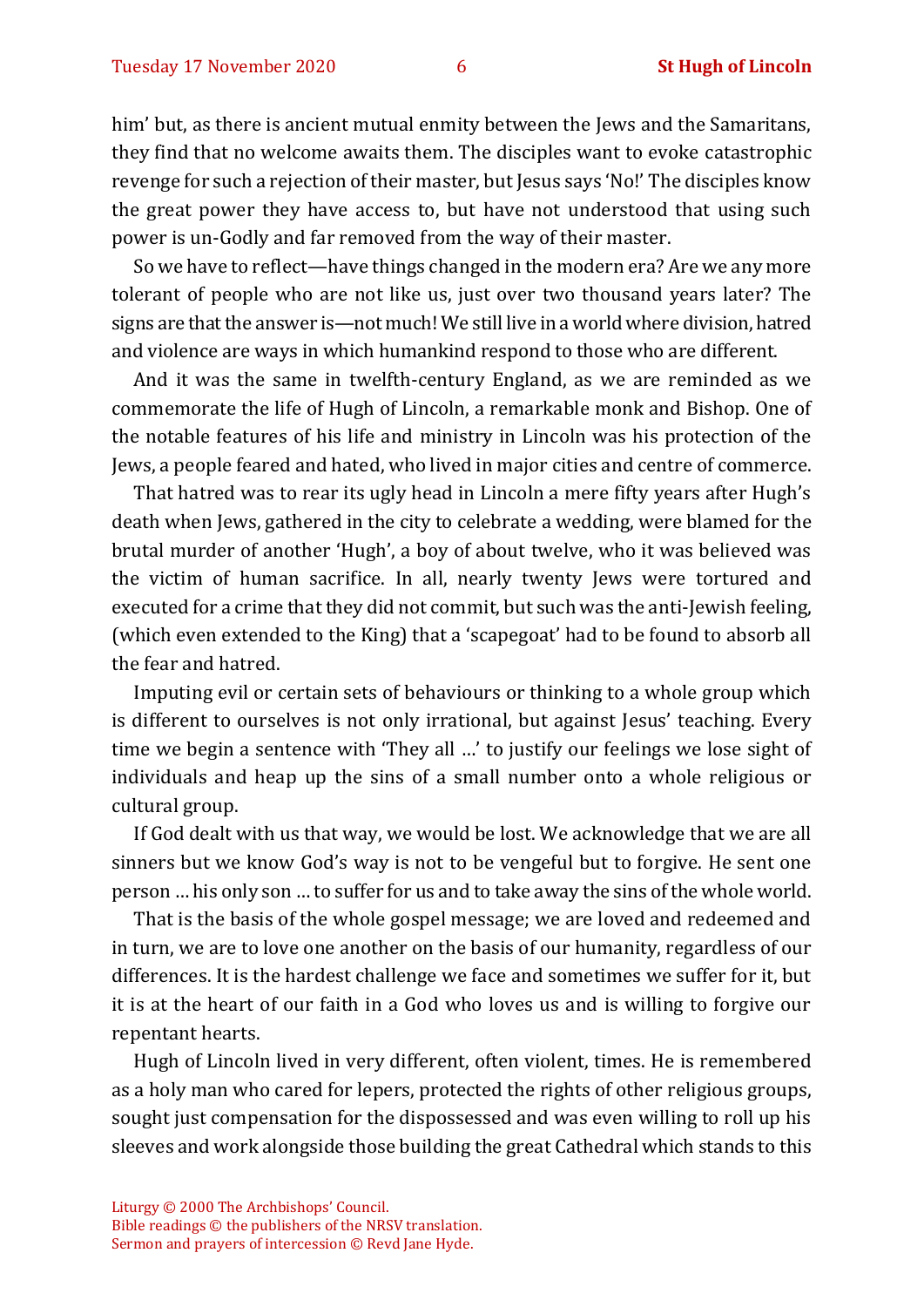day. He was a man who embodied the words of our reading from Micah which exhorts us all to 'do justice … love kindness … and walk humbly with God.' To live peacefully with all our neighbours, we must do likewise. Amen.

# **The Creed**

Do you believe and trust in God the Father, the source of all being and life, the one for whom we exist?

#### All **We believe and trust in him.**

Do you believe and trust in God the Son, who took our human nature, died for us and rose again?

#### All **We believe and trust in him.**

Do you believe and trust in God the Holy Spirit, who gives life to the people of God and makes Christ known in the world?

### All **We believe and trust in him.**

This is the faith of the Church.

All **This is our faith. We believe and trust in one God, Father, Son and Holy Spirit. Amen.**

# **Prayers of intercession**

Loving Father, we pray for our Church at this difficult time, when we are prevented from gathering together in worship. Help us to sustain our prayers for each other as members of the body of Christ and to learn how we might renew and refresh our witness to your glory.

Lord in your mercy

#### All **Hear our prayer**

Loving Lord, we pray for all who are entrusted to govern and make decisions for the common good. Give them the wisdom, the strength and the will to act justly, and with kindness and humility in the service of others.

Lord in your mercy

#### All **Hear our prayer**

Liturgy © 2000 The Archbishops' Council. Bible readings © the publishers of the NRSV translation. Sermon and prayers of intercession © Revd Jane Hyde.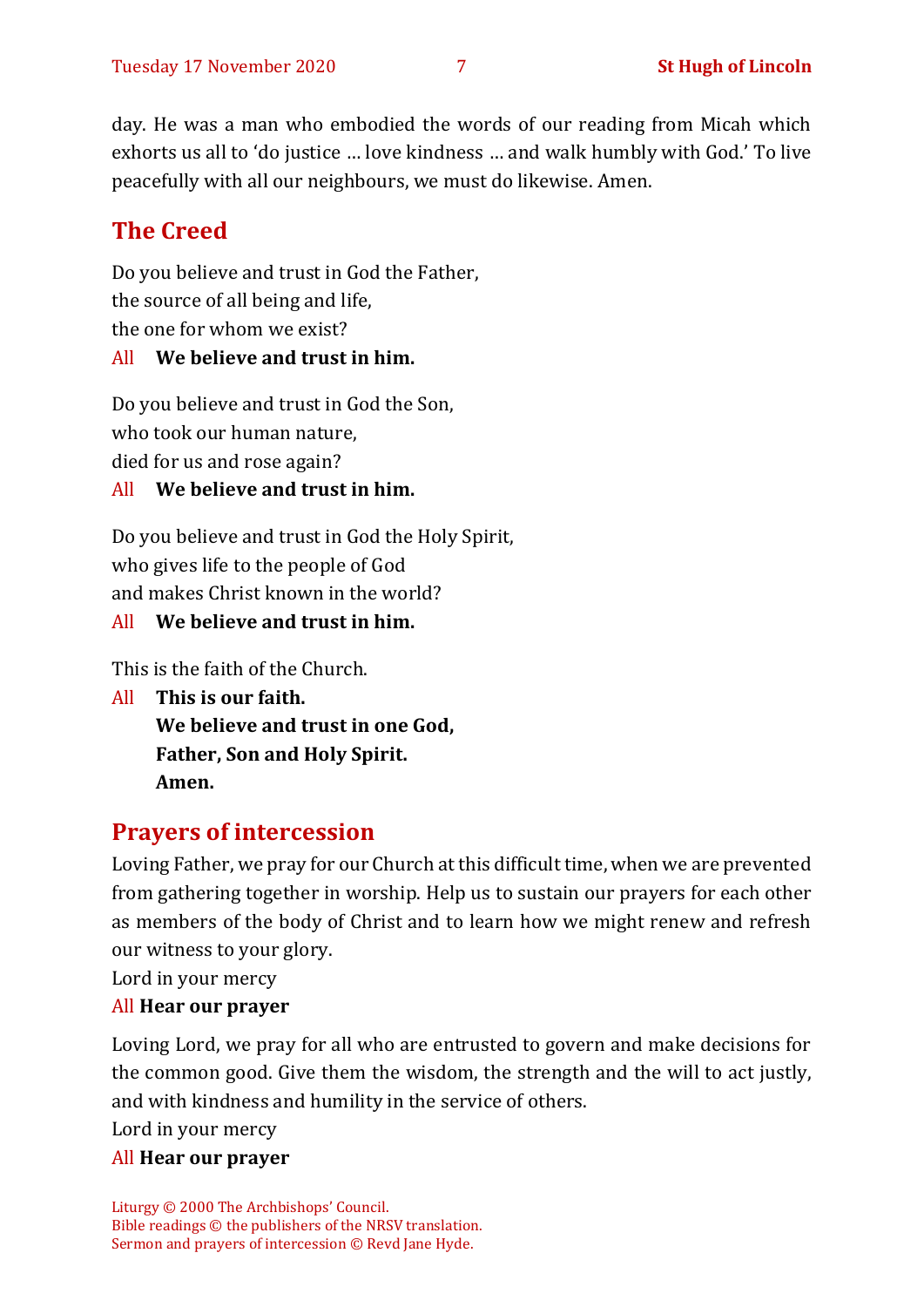Loving Lord, we pray for family, friends, neighbours and all in our communities. We are all your children and you love us all equally. Help us to see your face in all those we meet, and to remember, and act on, your commandment to love one another.

Lord in your mercy

#### All **Hear our prayer**

Loving Lord, we pray for all who are suffering at this time…in body mind or spirit. Help us to be your agents of comfort and support, ever mindful of the needs of others, and so play our part in bringing the assurance of your healing presence. Lord in your mercy

#### All **Hear our prayer**

Loving Lord, receive into the courts of heaven all who have died … those known to us … and those known only to you. Comfort all who mourn and bring us all, at the last, to the joys of eternal life with you.

Lord in your mercy

#### All **Hear our prayer**

Loving Lord, we thank you for the gift of love and the gift of one another, may we treat each other with renewed respect and reverence.

Merciful Father,

All **accept these prayers for the sake of your Son, our Saviour Jesus Christ. Amen.**

## **The peace**

Unto us a child is born, unto us a son is given, and his name shall be called the Prince of Peace.

The peace of the Lord be always with you,

#### All **And also with you.**

HYMN 3 **[Come and see the King of Love](https://www.youtube.com/watch?v=Vz9rgVEm2WY)** (click on this link to hear the hymn)

The liturgy of the Communion Service appears below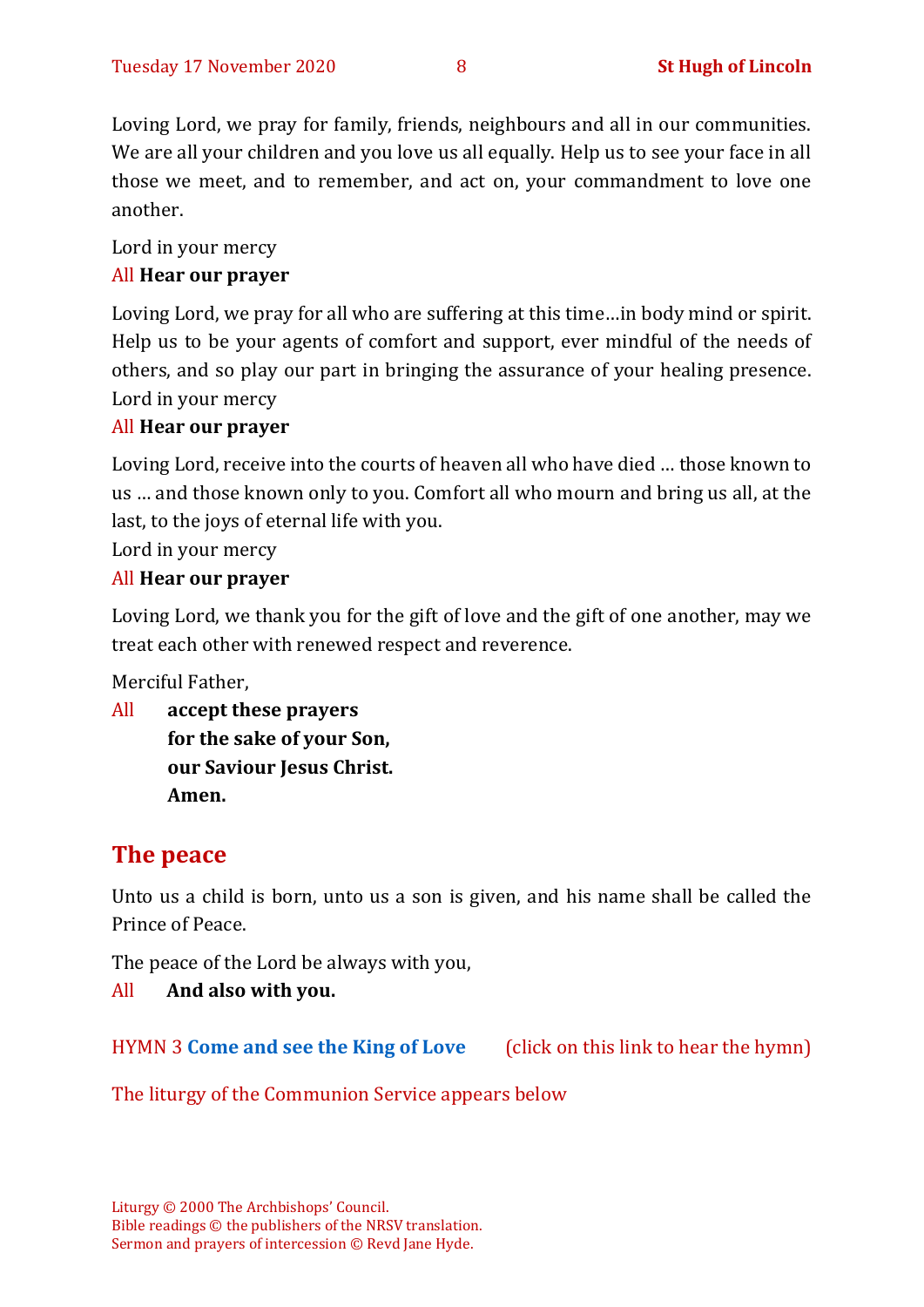# The Dismissal

May Christ who makes saints of sinners, who has transformed those we remember today, raise and strengthen you that you may transform the world; and the blessing of God the Almighty: Father, Son, and Holy Spirit, be with you now and remain with you always. All **Amen** 

HYMN 4 **[Adoramus](https://www.youtube.com/watch?v=CxMoxNVMIXE)** (please click on this link to hear the hymn)

Go in peace to love and serve the Lord.

All **In the name of Christ. Amen.**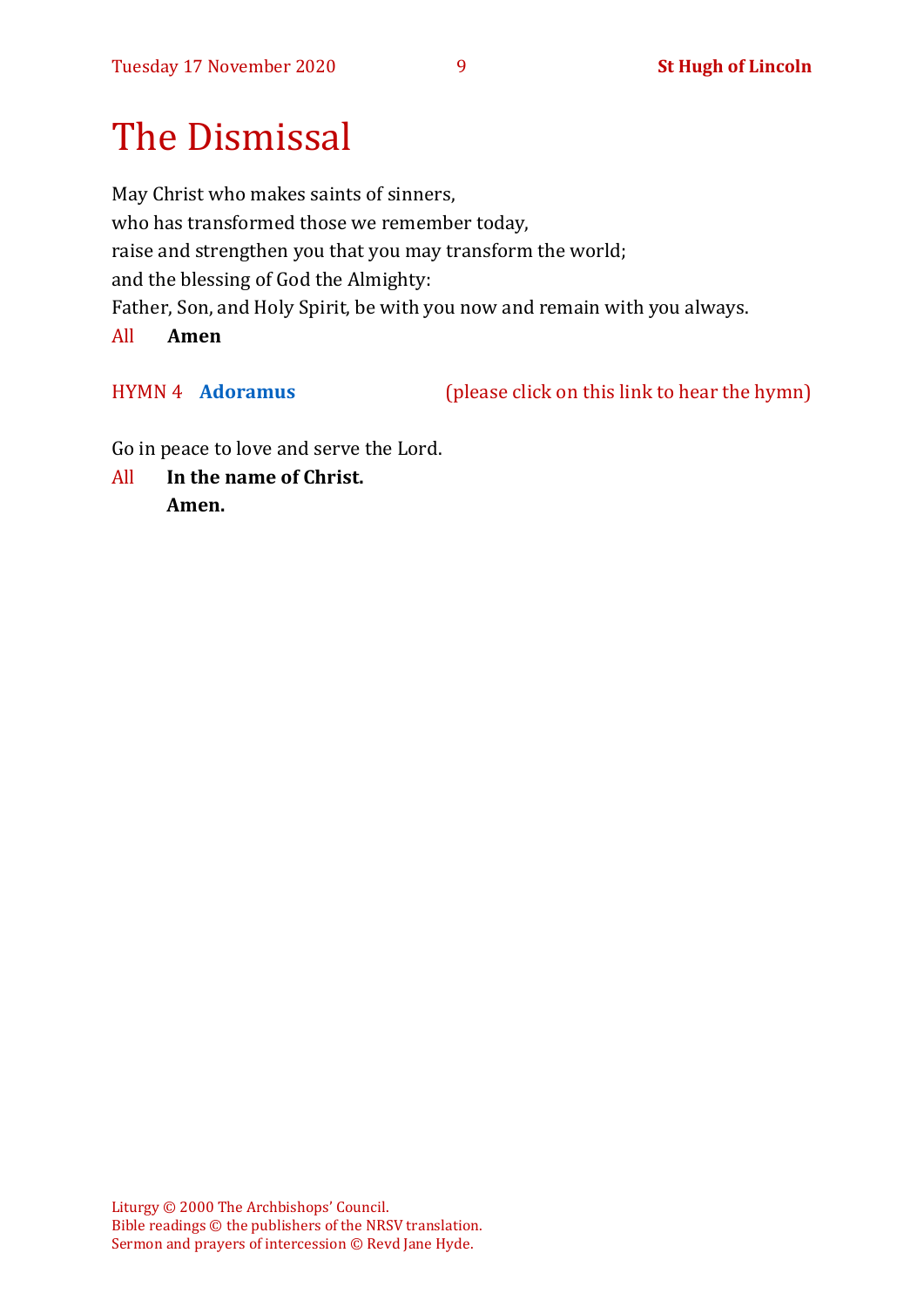# The Liturgy of the Sacrament

# Eucharistic Prayer (prayer E)

The Lord be with you

### All **and also with you.**

Lift up your hearts.

#### All **We lift them to the Lord.**

Let us give thanks to the Lord our God.

#### All **It is right to give thanks and praise.**

It is indeed right, our duty and our joy, always and everywhere to give you thanks, holy Father, almighty and eternal God, through Jesus Christ our Lord. And now we give thanks, most gracious God, surrounded by a great cloud of witnesses and glorified in the assembly of your saints. The glorious company of apostles praise you. The noble fellowship of prophets praise you. The white-robed army of martyrs praise you. We, your holy Church, acclaim you. In communion with angels and archangels, and with all who served you on earth and worship you now in heaven, we raise our voice to proclaim your glory, for ever praising you and saying:

All **Holy, holy, holy Lord, God of power and might, heaven and earth are full of your glory. Hosanna in the highest. Blessed is he who comes in the name of the Lord. Hosanna in the highest.**

We praise and bless you, loving Father, through Jesus Christ, our Lord; and as we obey his command, send your Holy Spirit, that broken bread and wine outpoured may be for us the body and blood of your dear Son.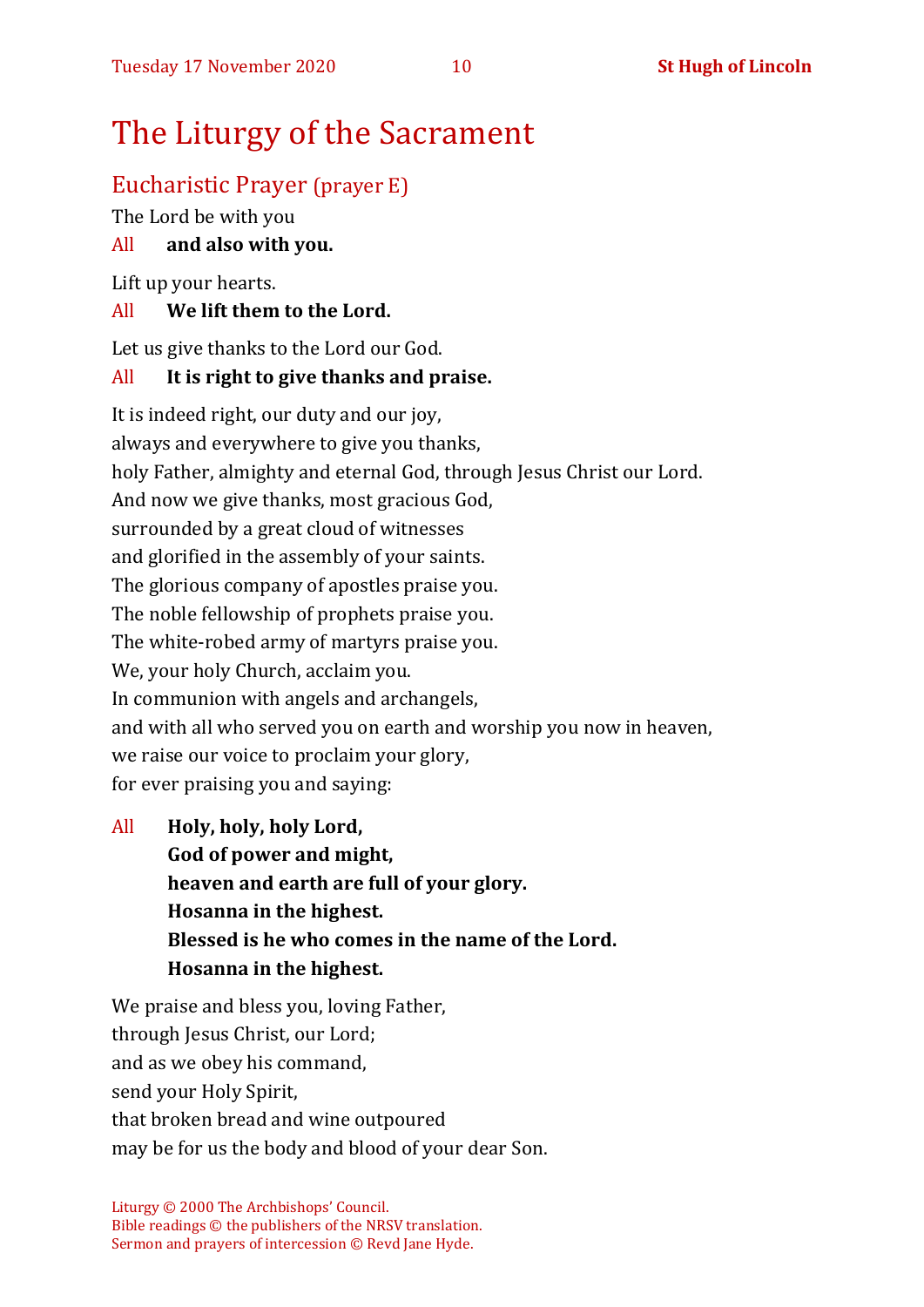On the night before he died he had supper with his friends and, taking bread, he praised you. He broke the bread, gave it to them and said: Take, eat; this is my body which is given for you; do this in remembrance of me.

When supper was ended he took the cup of wine. Again he praised you, gave it to them and said: Drink this, all of you; this is my blood of the new covenant, which is shed for you and for many for the forgiveness of sins. Do this, as often as you drink it, in remembrance of me.

So, Father, we remember all that Jesus did, in him we plead with confidence his sacrifice made once for all upon the cross.

Bringing before you the bread of life and cup of salvation, we proclaim his death and resurrection until he comes in glory.

Great is the mystery of faith:

All **Christ has died. Christ is risen. Christ will come again.**

Lord of all life, help us to work together for that day when your kingdom comes and justice and mercy will be seen in all the earth.

Look with favour on your people, gather us in your loving arms and bring us with St Hugh and all the saints to feast at your table in heaven.

Through Christ, and with Christ, and in Christ, in the unity of the Holy Spirit, all honour and glory are yours, O loving Father, for ever and ever.

All **Amen.**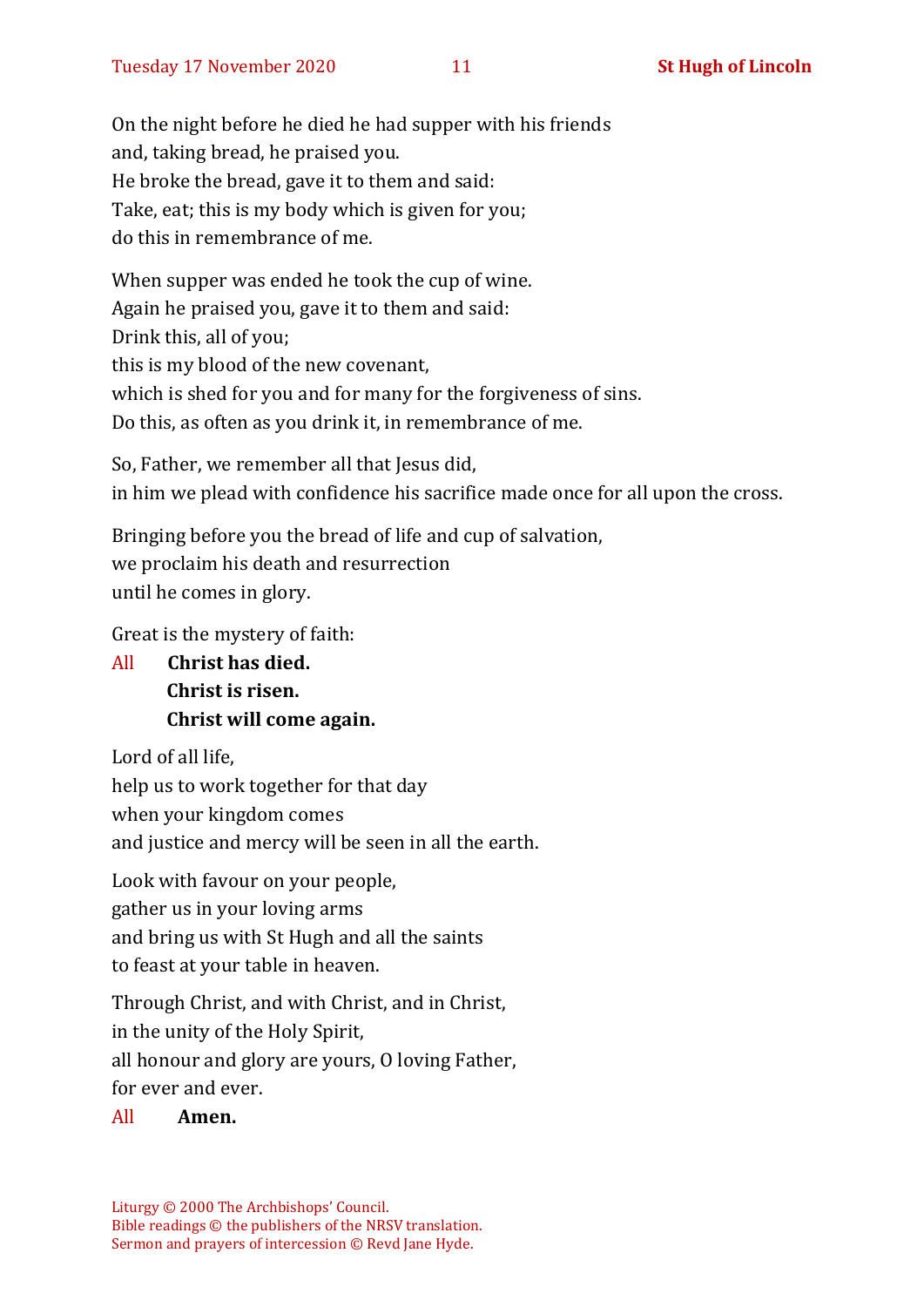# The Lord's Prayer

As our Saviour taught us, so we pray

All **Our Father in heaven, hallowed be your name, your kingdom come, your will be done, on earth as in heaven. Give us today our daily bread. Forgive us our sins as we forgive those who sin against us. Lead us not into temptation but deliver us from evil. For the kingdom, the power, and the glory are yours**

Breaking of the Bread

We break this bread to share in the body of Christ.

**now and for ever. Amen.**

- All **Though we are many, we are one body, because we all share in one bread.**
- All **Lamb of God,**

**you take away the sin of the world, have mercy on us.**

**Lamb of God, you take away the sin of the world, have mercy on us.**

**Lamb of God, you take away the sin of the world, grant us peace.**

Draw near with faith. Receive the body of our Lord Jesus Christ which he gave for you, and his blood which he shed for you. Eat and drink in remembrance that he died for you, and feed on him in your hearts by faith with thanksgiving.